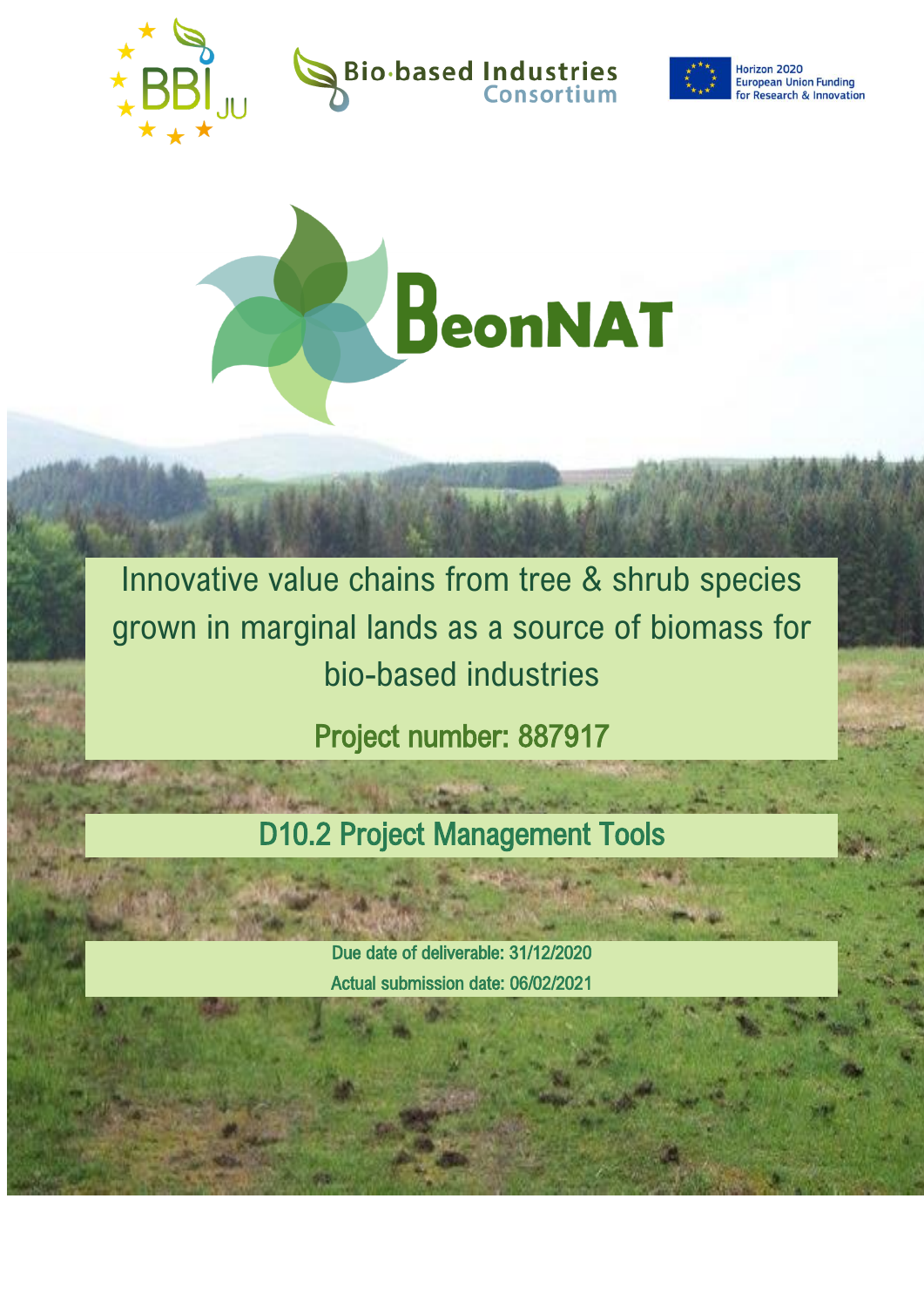



# <span id="page-1-0"></span>**TABLE OF CONTENTS**

| $\mathbf{1}$   |  |  |  |
|----------------|--|--|--|
| 1.1            |  |  |  |
| 1.1.1          |  |  |  |
| 1.1.2          |  |  |  |
| 1.1.3          |  |  |  |
| 1.1.4          |  |  |  |
| 1.1.5          |  |  |  |
| 1.1.6          |  |  |  |
| 1.2            |  |  |  |
| $\overline{2}$ |  |  |  |
| 2.1            |  |  |  |
| 2.1.1          |  |  |  |
| 2.1.2          |  |  |  |
| 2.1.3          |  |  |  |
| $\mathbf{3}$   |  |  |  |
| 3.1            |  |  |  |
| 3.2            |  |  |  |
| $\overline{4}$ |  |  |  |
| 4.1            |  |  |  |
| 4.2            |  |  |  |
| 5              |  |  |  |
| 5.1            |  |  |  |
| 5.2            |  |  |  |
| 5.3            |  |  |  |
| 5.4            |  |  |  |
| $6\phantom{1}$ |  |  |  |
| 6.1            |  |  |  |
| 6.2            |  |  |  |
| $\overline{7}$ |  |  |  |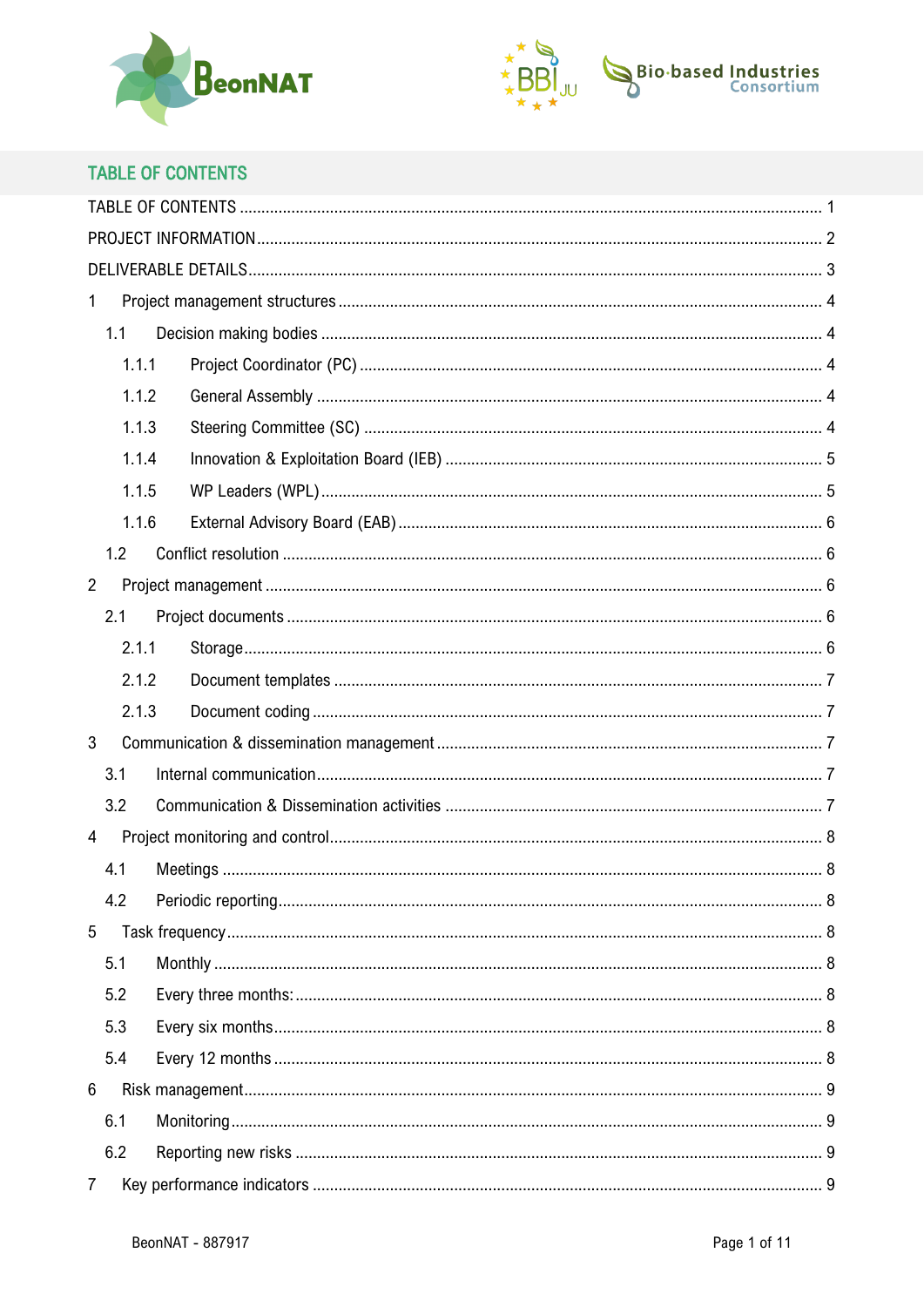



| ANNEX |  |
|-------|--|
| ANNFX |  |
|       |  |

# <span id="page-2-0"></span>PROJECT INFORMATION

Project full title: Innovative value chains from tree & shrub species grown in marginal lands as a source of biomass for bio-based industries

Acronym: BeonNAT

Call: H2020-BBI-JTI-2019

Topic: BBI-2019-SO1-R1

Start date: July 1<sup>st</sup> 2020

Duration: 60 months

# List of participants:

| $N^{\circ}$   | <b>Acronym</b>  | Participant organization name                                           |
|---------------|-----------------|-------------------------------------------------------------------------|
|               | <b>CIEMAT</b>   | Centro de Investigaciones Energéticas, Medioambientales y Tecnológicas  |
| (Coordinator) |                 |                                                                         |
| 2             | <b>CESEFOR</b>  | Fundación Centro de Servicios y Promoción Forestal y de su Industria de |
|               |                 | Castilla y León                                                         |
| 3             | <b>REC</b>      | Consorzio per la Ricerca e la Dimostrazione sulle Energie Rinnovabili   |
| 4             | AIM             | AIMPLAS – Asociación de Investigación de Materiales Plásticos y Conexas |
| 5             | <b>ATB</b>      | Leibniz Institut fuer Agrartechnik und Biooekonomie EV                  |
| 6             | <b>BTU</b>      | Brandenburgische Technische Universitat Cottbus-Senftenberg             |
| 7             | <b>USV</b>      | Universitatea Stefan cel Mare din Suceava                               |
| 8             | IPB-CIMO        | Centro de Investigação de Montanha / Instituto Politécnico de Bragança  |
| 9             | <b>CTA</b>      | Contáctica S.L.                                                         |
| 10            | <b>IDS</b>      | <b>IDOASIS 2002 S.L.</b>                                                |
| 11            | <b>EJAR</b>     | El Jarpil S.L.                                                          |
| 12            | <b>ENV</b>      | Envirohemp S.L.                                                         |
| 13            | <b>NNFCC</b>    | <b>NNFCC Limited</b>                                                    |
| 14            | <b>TOLSA</b>    | TOLSA S.A.                                                              |
| 15            | <b>MAVERICK</b> | Laboratorios Maverick S.L.                                              |
| 16            | <b>PEFC</b>     | Asociación para la Certificación Española Forestal – PEFC España        |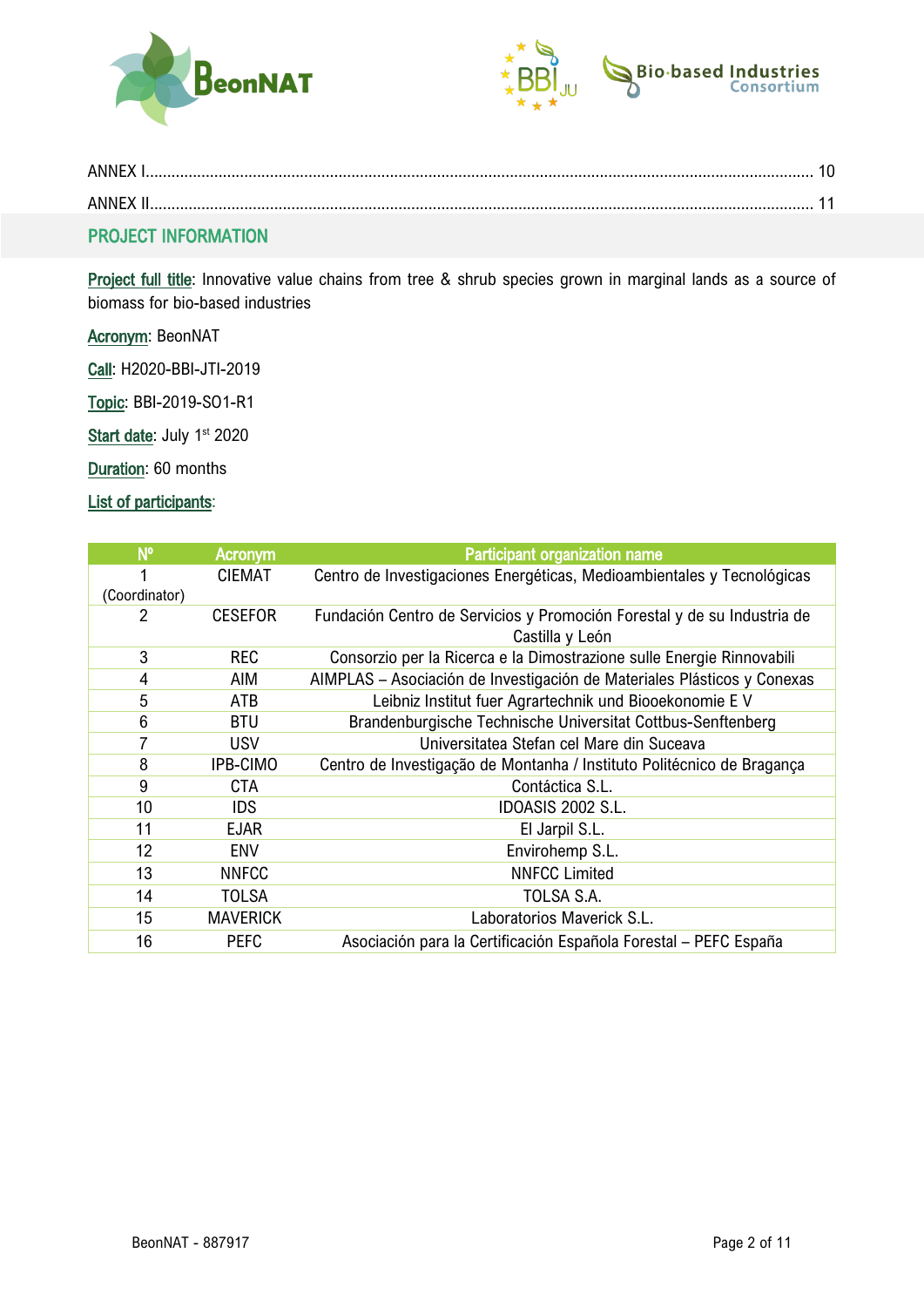



# <span id="page-3-0"></span>DELIVERABLE DETAILS

| <b>Document Number:</b>    | D <sub>10.2</sub>                                                                                                                                                                                         |
|----------------------------|-----------------------------------------------------------------------------------------------------------------------------------------------------------------------------------------------------------|
| <b>Document Title:</b>     | <b>Project Management Tools</b>                                                                                                                                                                           |
| <b>Dissemination level</b> | PU - Public                                                                                                                                                                                               |
| Period:                    | PR <sub>1</sub>                                                                                                                                                                                           |
| WP:                        | WP10. Project Management                                                                                                                                                                                  |
| Task:                      | Task 10.1. Kick-off meeting and establishment of project Management<br><b>Structures</b>                                                                                                                  |
| Author:                    | <i>if</i> contactica                                                                                                                                                                                      |
| Abstract:                  | This document explains the management structures of BeonNAT The<br>management and structure procedures are established in order to<br>coordinate the efforts of all the partners involved in this project |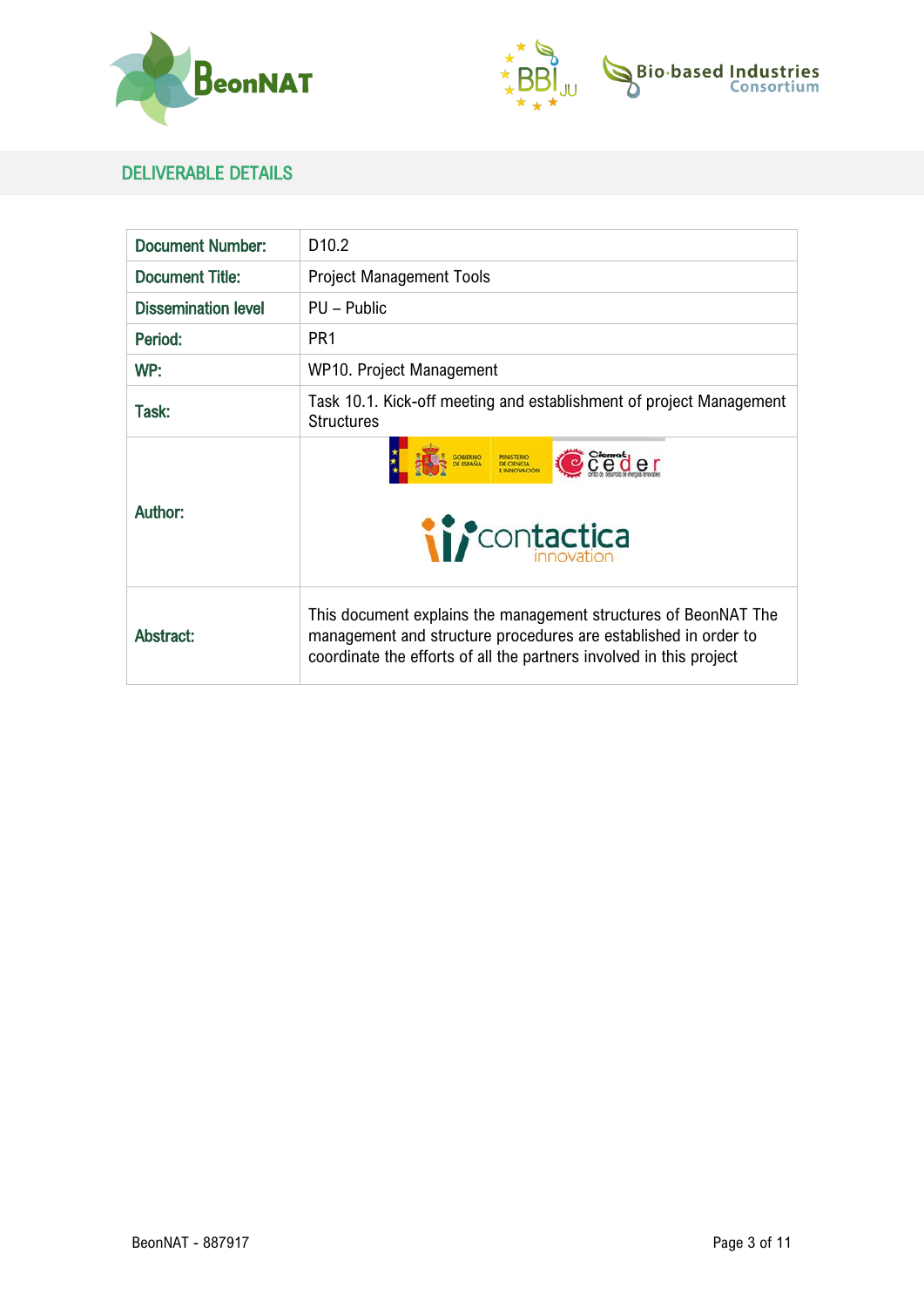



# <span id="page-4-0"></span>1 Project management structures

# <span id="page-4-1"></span>1.1 Decision making bodies

# <span id="page-4-2"></span>1.1.1 Project Coordinator (PC)

The coordinator of BeonNAT is the CIEMAT and the person responsible for this activity is Dr. Luis Saul Esteban. He will be in charge of making all contacts with the European Commission and the only entitled interlocutor with the Project Officer. The PC will, in addition to its responsibilities as a Party, perform the tasks assigned to it, as described in the Grant Agreement and the Consortium Agreement. In particular, the PC will be responsible for:

- Monitoring compliance by the Parties with their obligations under the Grant Agreement.
- Keeping the address list of Members and other contact persons updated and available.
- Collecting, reviewing to verify consistency and submitting reports and other deliverables (including financial statements and related certifications) and specific requested documents to the Funding Authority.
- Organise periodic project meetings, preparing meetings' agenda and chair the project meetings.
- Transmitting documents and information connected with the Project to any other Parties concerned.
- Administering the financial contribution of the Funding Authority and fulfilling the financial tasks.

#### <span id="page-4-3"></span>1.1.2 General Assembly

The General Assembly consists of one representative of each partner. It is the executive body of BeonNAT and will be in charge of the project monitoring, dairy coordination and periodic reporting (including reviews), risks, trouble shouting, and applying fall-back measures when necessary. It is also responsible for the quality assurance of project results and financial monitoring of the project including partners. The General Assembly will also prepare the periodic reports, guiding the partners in the administrative requirements.

The General Assembly will meet twice a year. Although it will be possible to call an extraordinary meeting in case of arising conflicts or any other trouble that could hinder the normal execution of the project.

The decision-making mechanism within the General Assembly will be by a majority of (2/3) of the votes. In case of tie right of vote, the coordinator (CIEMAT) will hold the decisive vote.

If a partner is absent during voting, the partner can give in advance to the coordination a written authorization (via e-mail) with their vote to a specific decision. In case of not sending this written authorization they will lose the right to vote to that specific decision.

If a partner gives up the project once the project is running, the partner will lose the right of vote. If this partner is replaced, the vote will be given to the new partner. In case that the partner is not replaced, the decision making mechanism will continue being the same.

A Member affected by a decision of the General Assembly may exercise a veto with respect to the corresponding decision or relevant part of the decision, according to the Consortium Agreement.

<span id="page-4-4"></span>1.1.3 Steering Committee (SC)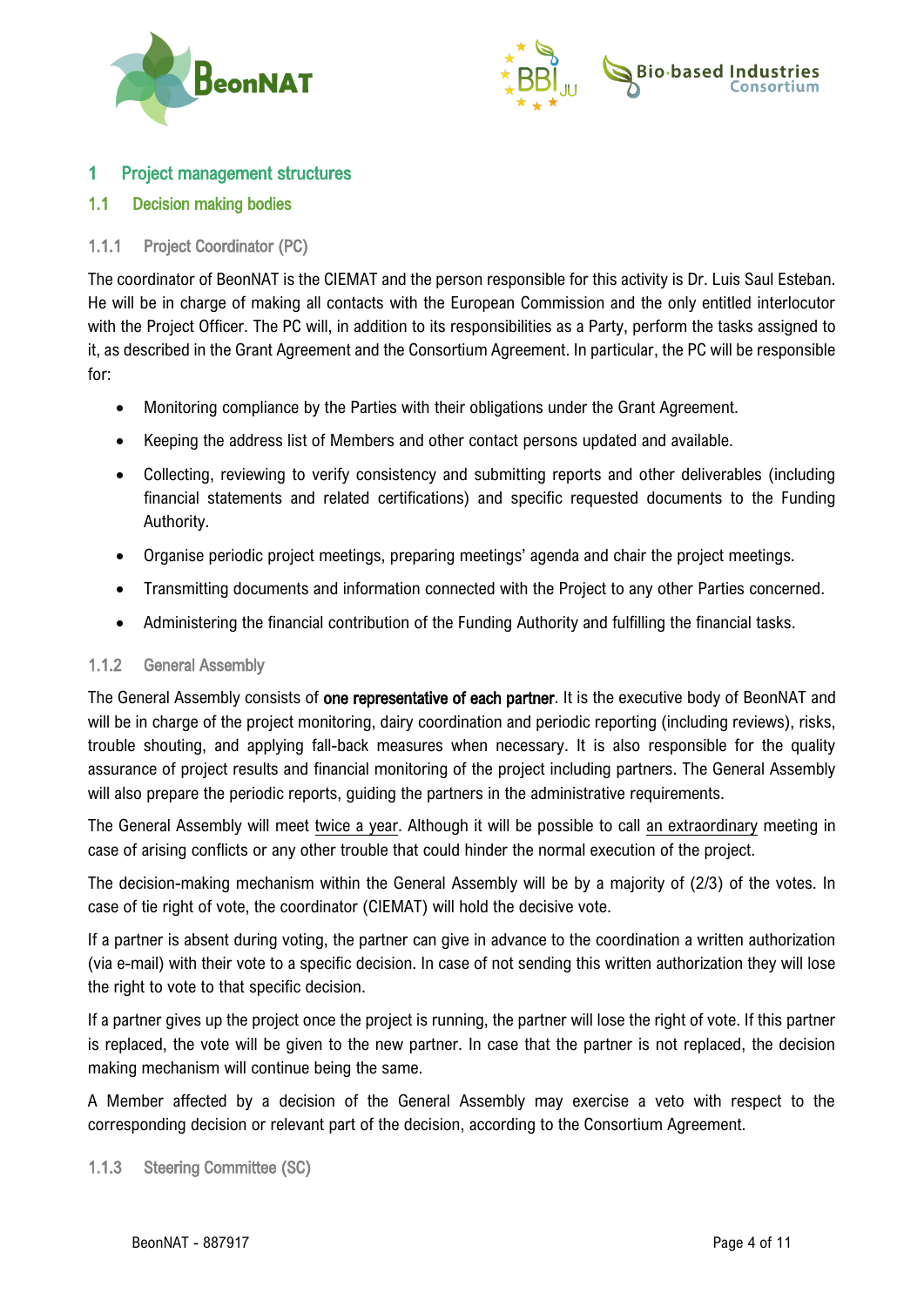



The SC will be the supervisory body for the execution of the Project, which shall report to and be accountable to the General Assembly. The SC will be composed by the Project Coordinator and the Work Packages Leaders. It will be responsible for:

- Discussion and assessment of the general project progress and project achievements in relation to the Description of the Action (DoA).
- Risk due diligence, trouble shouting, and validation and adoption of contingency plans if necessary.
- Quality assurance of project results and financial monitoring of the project including partners.
- To agree on modifications, including budget redistributions and task schedule variations.
- To monitor results to be protected and advising partners on the means of protection.

The decision-making mechanism within SC will be by simple majority. In case of tie, the coordinator will hold the decisive vote. No veto option will be possible. The SC will meet four times a year. However, it is possible to call an extraordinary SC meeting in case of troubles that may affect to the normal execution of the project.

Decision–making mechanism: SC will approve official reports, publications or any other technical decision affecting the project execution by simple majority. Final decisions will be presented to General Assembly who will have the final vote to accomplish or not.

# <span id="page-5-0"></span>1.1.4 Innovation & Exploitation Board (IEB)

The IEB will provide technical, legal and economic expertise in technology transfer, supporting guidance on IPR and innovation management, commercial assessment to enable the transfer of project´s results outside the consortium for exploitation purposes. CTA has a long experience in conducting effective exploitation. The IEB will be chaired by CTA and formed by one person for every partner with exploitable results. They will deal with the IP management following the IAPED strategy, project milestones monitoring, benchmarking, approval of dissemination materials, and risk due diligence on the implementation of the Exploitation Plan. The IEB will provide guidance to a multi-actor implementation and optimization of project activities, result transferability at industrial scale, and their exploitability to accelerate market access. As a first step, the EB will approve the final reports, publications or any other type of dissemination material affecting the exploitation of the project results by simple majority.

CONTACTICA SL (CTA) will be the Exploitation Manager and its CEO, Manuel Román Jimeno, will be the responsible for this activity. Manuel Román Jimeno owns Bachelor in Economics, MBA in the EOI business school and postgraduate studies in the Swedish School of economics. He has long experience as international project director in HAB winery group belonging to Acciona Group, where he was in charge of the management of knowledge and intellectual property. He will be responsible for all IPR both Foreground and Background. He will be in charge of the oversight of the commercial assessment and protection of any Foreground IP generated by the project, as well as negotiation of license agreements to enable the transfer of project's results outside the consortium for exploitation purposes.

# <span id="page-5-1"></span>1.1.5 WP Leaders (WPL)

WPL direct the day-to-day technical planning and work within the WP. The WPL coordinates, plans, monitors and reports to the PC about its WP progress (including budget issues). WPLs review, together with the PC,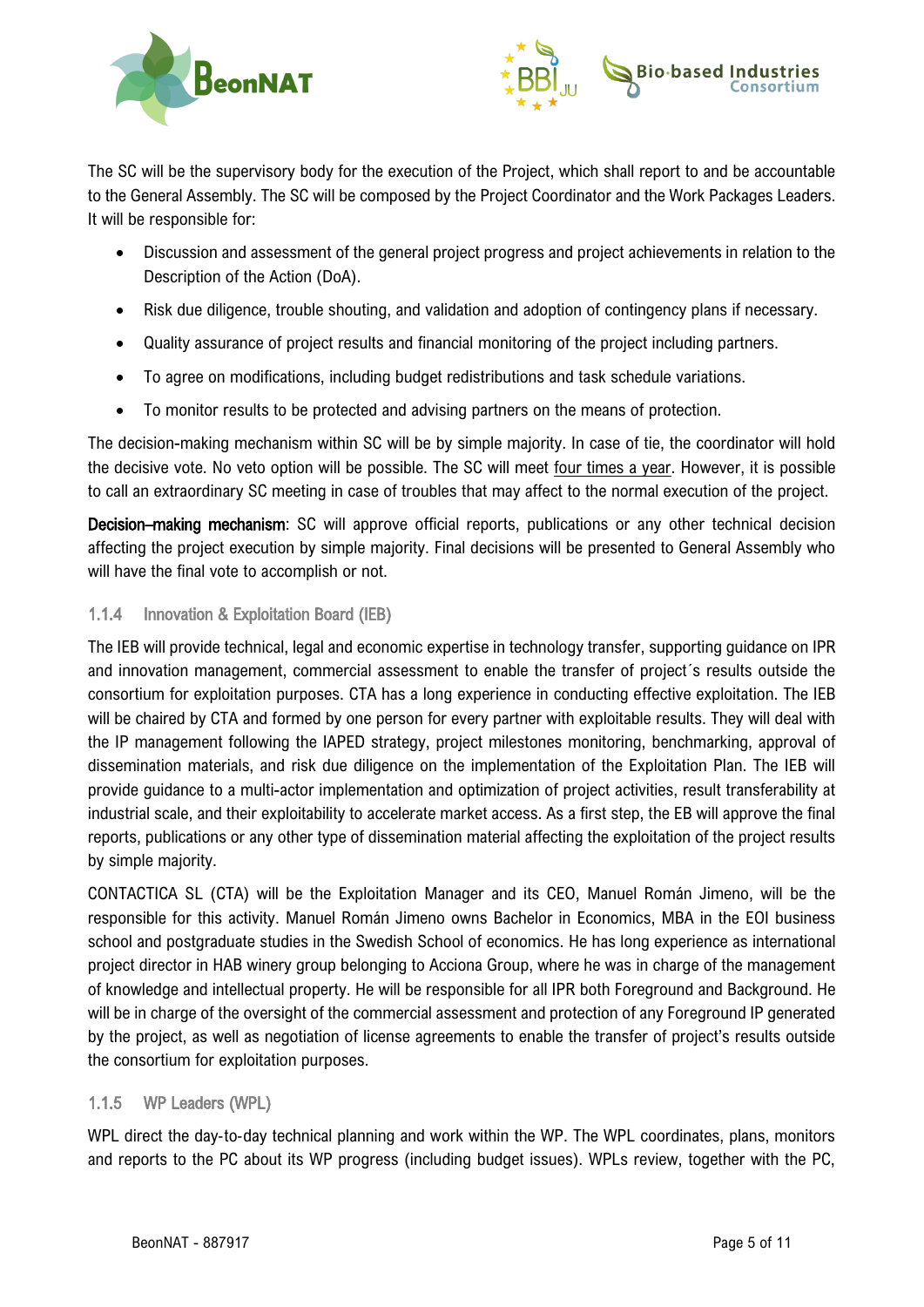



deliverables, milestones, risks and contingency plans related to their WP. The WPL will report regularly (at least every three months) to the PC about the status of its WP.

#### <span id="page-6-0"></span>1.1.6 External Advisory Board (EAB)

A Technical & Industrial Advisory Board will be chaired by the Coordinator and composed by at least three outstanding internationally-recognized representatives of companies and SMEs from the EU to offer independent advice to BeonNAT partners to better address the efforts toward industry-driven innovation; Members of the AB will be invited at the European stakeholder meetings that will take place. AB members will be identified within the first project year and their name(s) shall be decided in the 2<sup>nd</sup> Steering Committee to be celebrated in May 2021. Its travel budget will be covered by the coordinator. Members of the AB will act as multipliers and disseminators of the project.



Figure 1. BeonNAT management structure.

# <span id="page-6-1"></span>1.2 Conflict resolution

In order to solve the problems that could compromise the success of the project the following steps will be taken:

- 1) First, the problem will be discussed at the WP level and an attempt will be made to arrive at a solution.
- 2) If the above is not enough, the problem will be discussed at the Steering Committee level and an attempt will be made to arrive at a solution.
- 3) If the above is not enough, the problem will be discussed at General Assembly level.
- 4) Ultimately, if none of the above is enough, the Coordinator will discuss the problem with the European Commission and an attempt will be made to reach a solution.

# <span id="page-6-2"></span>2 Project management

# <span id="page-6-3"></span>2.1 Project documents

It is expected that over the course of BeonNAT project many documents will be produced. It is, therefore, vital that document management processes are followed in order to enable users to locate and identify relevant files and to ensure version control.

#### <span id="page-6-4"></span>2.1.1 Storage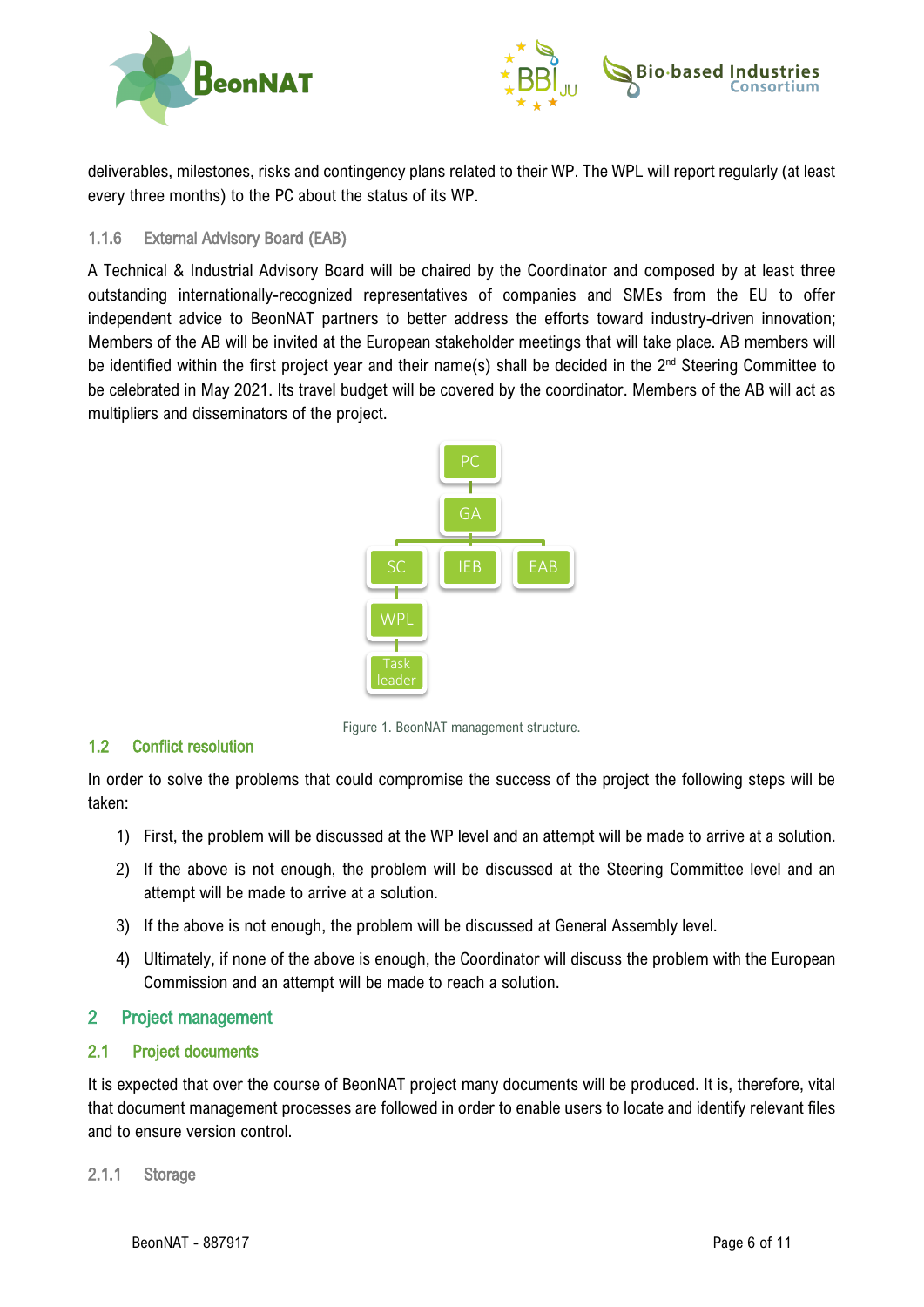



The documents generated in BeonNAT will be stored in the repository created specifically for this project: <http://projects.ciemat.es/group/beonnat/>

Documents will be uploaded to the repository by partners themselves.

#### <span id="page-7-0"></span>2.1.2 Document templates

Document templates are produced using a standard format including defined styles, page layout and content structure. These templates are prepared by CIEMAT & CTA and will be available on the documents repository.

Templates have been produced for:

- Deliverables (MS Word format).
- Meeting Signatures (MS Word format).
- Meeting Minutes (MS Word format).
- Presentations (MS Power Point format).
- Other documents (MS Word format).

For all project documents these templates have to be used. These templates may be updated as the project progresses. Therefore, consortium partners must download the most up to date version from the repository.

#### <span id="page-7-1"></span>2.1.3 Document coding

Each document will use a structured file name. This method of document coding produces a unique reference for all BeonNAT documents stored on the website.

Documents must be structured using the following. Minutes from meetings will include the date of the meeting (in the format YYYYMMDD):

| BEONNAT WP                    | <b>IWP</b> | NUMBER][DOCUMENT | <b>TYPE</b> | AND | REFERENCE]_v[VERSION |
|-------------------------------|------------|------------------|-------------|-----|----------------------|
| NUMBER]_[STATUS(draft/final)] |            |                  |             |     |                      |

One example of this coding is:

# BEONNAT\_WP10\_D10.2\_v1\_Final

Documents corresponding to communications activities have to include the partner's name and the date (for example: BEONNAT\_WP9\_Activity Report\_CTA\_ 20200711)

# <span id="page-7-2"></span>3 Communication & dissemination management

#### <span id="page-7-3"></span>3.1 Internal communication

All-important e-mails sent among partners will be automatically copied and forwarded to Luis Esteban in order to keep him informed about the situation and the progress (or problems) of the project. Besides, all e-mails among partners within a specifically WP will be automatically copied and forwarded to the WP leader.

# <span id="page-7-4"></span>3.2 Communication & Dissemination activities

When a partner carries out a communication or a dissemination activity, that partner has to complete and send an Activity report (see template in Annex I) to the Coordinator. This document must follow the document coding explained before.

These activity reports have to be sent to the coordinator in one of the following ways: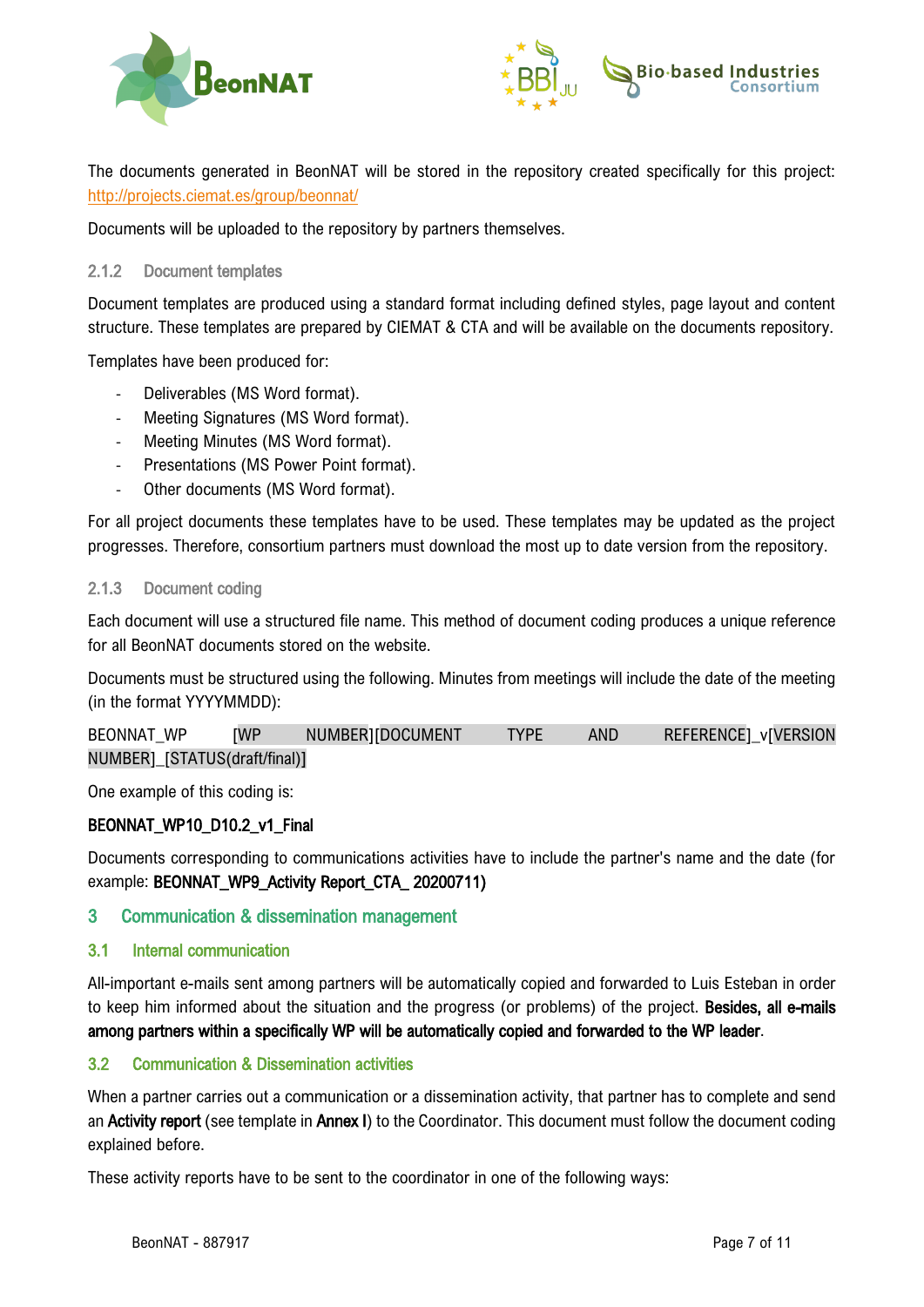



- 1. Immediately once the template is completed.
- 2. Once every three months, grouping all activity reports for the period.

# <span id="page-8-0"></span>4 Project monitoring and control

#### <span id="page-8-1"></span>4.1 Meetings

Once a meeting is carried between different partners, a briefly summary of the main outcomes of it has to be prepared and sent to the Project coordinator. It must be uploaded to the repository also.

#### <span id="page-8-2"></span>4.2 Periodic reporting

PR1 closes on M18, PR2 closes on M36, PR3 closes on M48 and PR4 closes at M60. Consequently, on M19, M37, M49 and M61, the Coordinator is going to send the Technical Report template so every partner can complete it. Two weeks will be given to complete this task and send back a first draft. Any additional information required will be asked as well with specify due dates.

Besides, the Coordinator will suggest partners to send their Financial Statements to be checked before submitting them to the Participant Portal for each periodic reporting period.

# <span id="page-8-3"></span>5 Task frequency

#### <span id="page-8-4"></span>5.1 Monthly

Each Task Leader will report the task progress to the Work Package leader through an email. The progress of the WP will be evaluated and measured based upon achievements of Project Milestones and Deliverables, as well as KPIs. For this purpose, a discussion on each relevant WP will be organized and headed by the Work Package leader.

# <span id="page-8-5"></span>5.2 Every three months:

There will be a meeting of the Steering Committee. Besides, the performance will be evaluated against the deliverables to assess the cumulative effect of all failures on the final set of project objectives (BSC).

#### <span id="page-8-6"></span>5.3 Every six months

Meeting of the General Assembly. Meetings will be always organized at the location of a different partner's institute or at the location of the industrial partners.

Each partner will present the interim results and data achieved in the form of an oral presentation and in the form of electronic files containing all details. Review and assessment against the deliverables and milestones, and corrective measures of potential deviation in the Work Plan.

The minutes of the meetings and all presentations and reports will be compiled by the coordinator and distributed among all partners.

The Commission will be invited to all meetings and notified at least 6 weeks in advance and will be provided with the minutes within one month after the meeting.

#### <span id="page-8-7"></span>5.4 Every 12 months

After every 12 months, the consortium will evaluate the feasibility of the project regarding scientific results and use of resources. The consortium will identify weak points and will adjust and improve the WPs accordingly.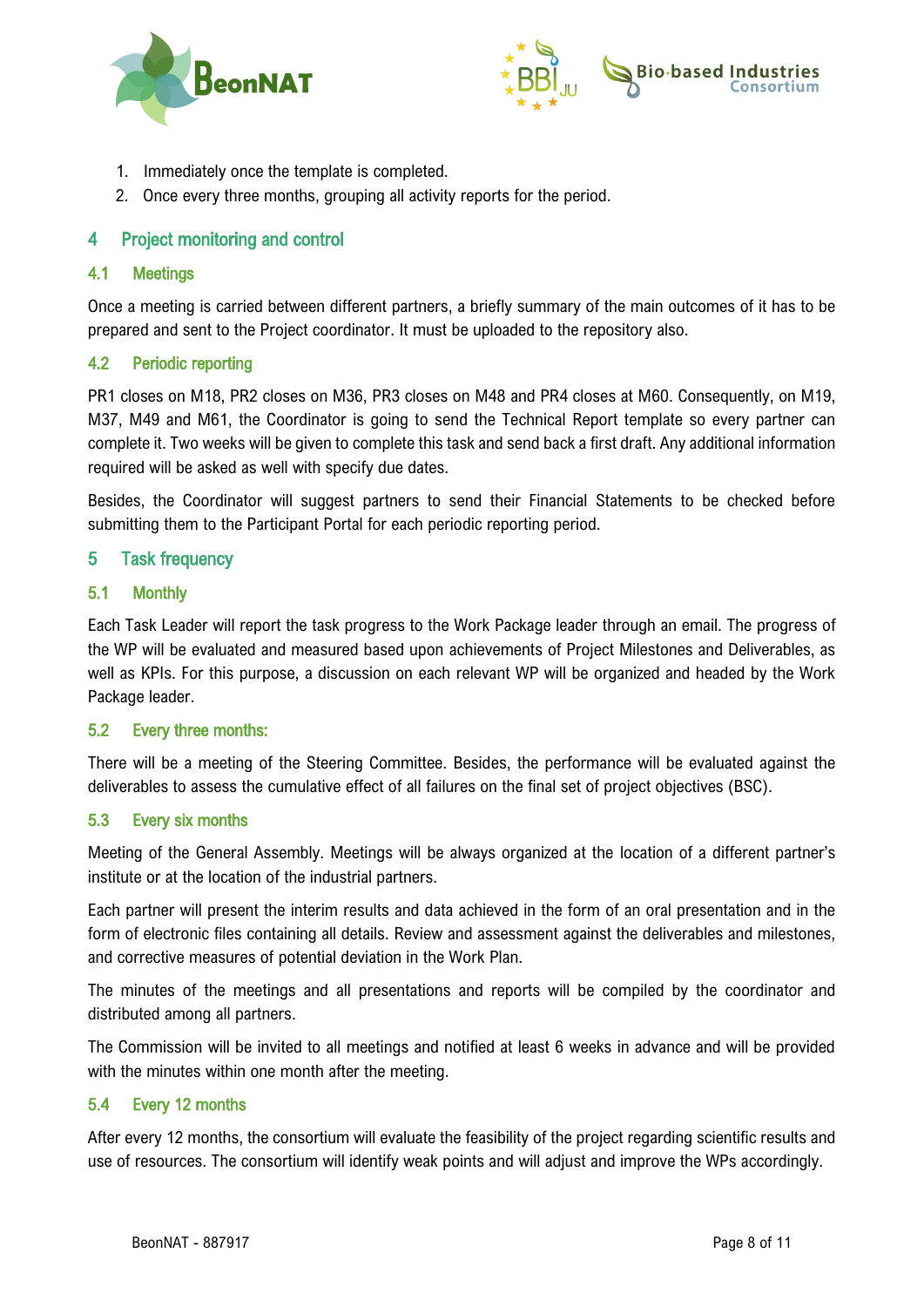



# <span id="page-9-0"></span>6 Risk management

#### <span id="page-9-1"></span>6.1 Monitoring

It is the responsibility of all partners to update the Coordinator about the status of each risk and the effectiveness of the mitigation plan in order to update the risk management register, once a month.

Each partner is responsible for executing risk mitigation measures which relate to the WP they lead. If a mitigation action cannot be effectively carried out or does not solve the risk, the Coordinator has to be informed as soon as possible. Consequently, the mitigation measure will be modified in a more efficient way.

Risks will be collected in a "Risk Register" that will be checked in every personal meeting. The Risk Register contains a number of columns under which each risk is analysed individually. The Risk Register has been created in Excel, which allows the order and grouping of the risks according to the information in any of the columns.

#### <span id="page-9-2"></span>6.2 Reporting new risks

In addition to the risks and mitigation/corrective actions identified at the proposal stage, subsequent risks further identified by each partner during the course of the project should be reported by filling up a risk registration template, sending it to the Coordinator.

The template (Annex II: risk registration form) will enable BeonNAT partners to report risks as they arise or where there is an increased chance of a risk materializing.

# <span id="page-9-3"></span>7 Key performance indicators

Every 3 months, partners responsible for KPIs are going to report an update on the indicators, from the moment the KPIs are prepared (M12). Reporting on KPIs is going to be done through the KPIs Status Report.

The coordinator will evaluate this data to assess the current situation of the project, and the potential risks of not compliance. Measures might be proposed due to this KPIs update.

Once a partner detects that a potential change to indicators, targets or timing is needed, this situation will be communicated to the Coordinator to update the information.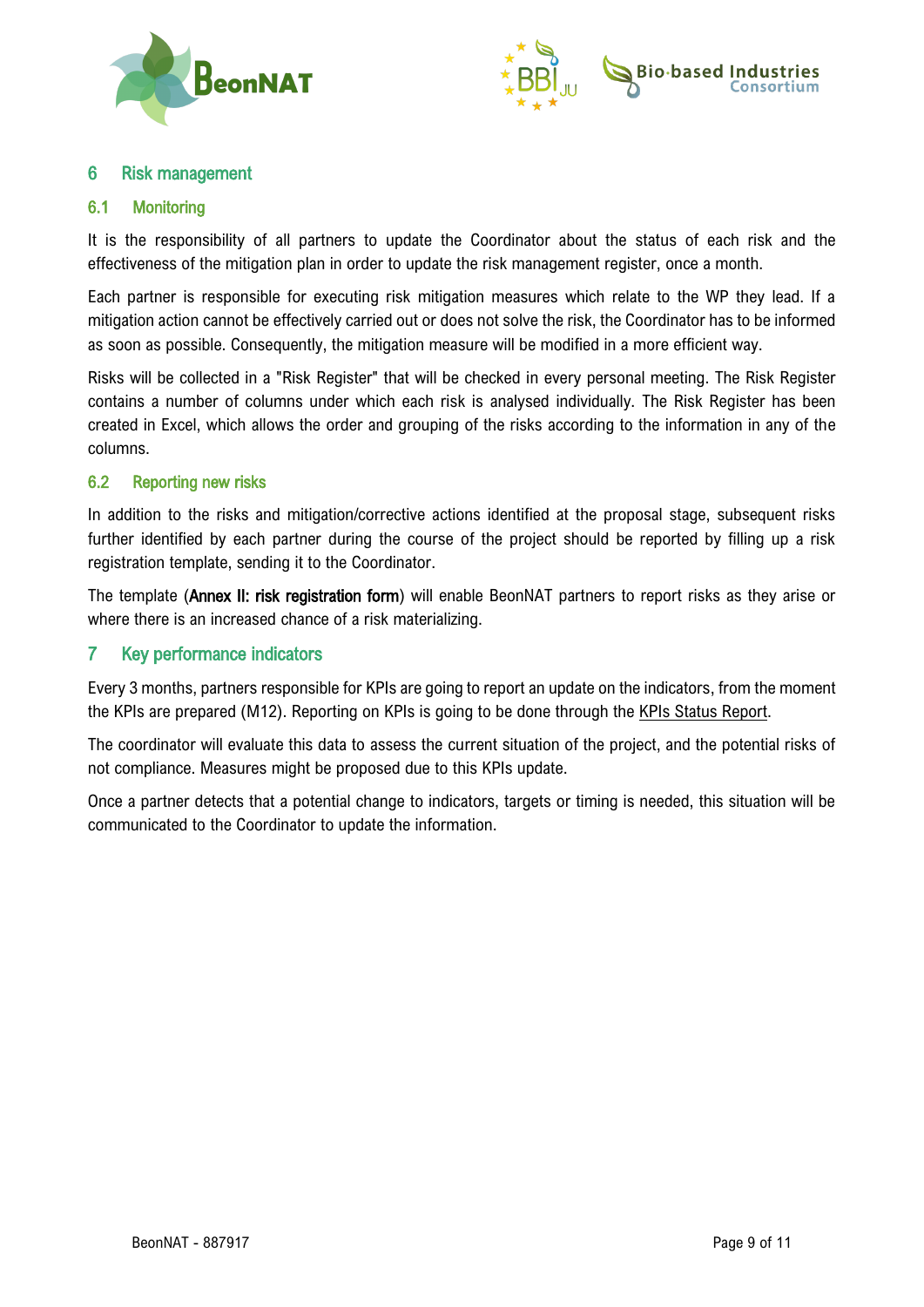



# ANNEX I

# **COMMUNICATION/ DISSEMINATION ACTIVITY TEMPLATE**

<span id="page-10-0"></span>

| Participant name                                    |                                                                                                                                                                                                                                                                                                                                                            |  |  |
|-----------------------------------------------------|------------------------------------------------------------------------------------------------------------------------------------------------------------------------------------------------------------------------------------------------------------------------------------------------------------------------------------------------------------|--|--|
| <b>Date</b>                                         |                                                                                                                                                                                                                                                                                                                                                            |  |  |
| <b>Task</b>                                         | Task to which this activity has relation                                                                                                                                                                                                                                                                                                                   |  |  |
| Category                                            | Communication or dissemination                                                                                                                                                                                                                                                                                                                             |  |  |
| Type of activity                                    | Social media<br>Publications, peer review publications, popularised publication<br>Briefings, leaflets, roll-up<br>Websites<br>Conference, Fairs, workshops, exhibition, etc.<br>Project presentation to potential clients<br>TV and radio (Communication campaign)<br>Training<br>Activities organized jointly with other H2020 projects<br><b>Others</b> |  |  |
| Title of the event                                  |                                                                                                                                                                                                                                                                                                                                                            |  |  |
| Short description of the event                      | Short description about the event. Indicating location and date of the event.<br>Link to a website for more information                                                                                                                                                                                                                                    |  |  |
| <b>Organisers</b>                                   |                                                                                                                                                                                                                                                                                                                                                            |  |  |
| Description of the<br>participation                 | Describing BeonNAT participation and main achievements obtained                                                                                                                                                                                                                                                                                            |  |  |
| <b>Participants</b>                                 | Describing the type of participants and the number of attendees                                                                                                                                                                                                                                                                                            |  |  |
| Attachments (photos,<br>presentations, flyer, etc.) | These attachemnts are essential to prove that the activity was done.                                                                                                                                                                                                                                                                                       |  |  |